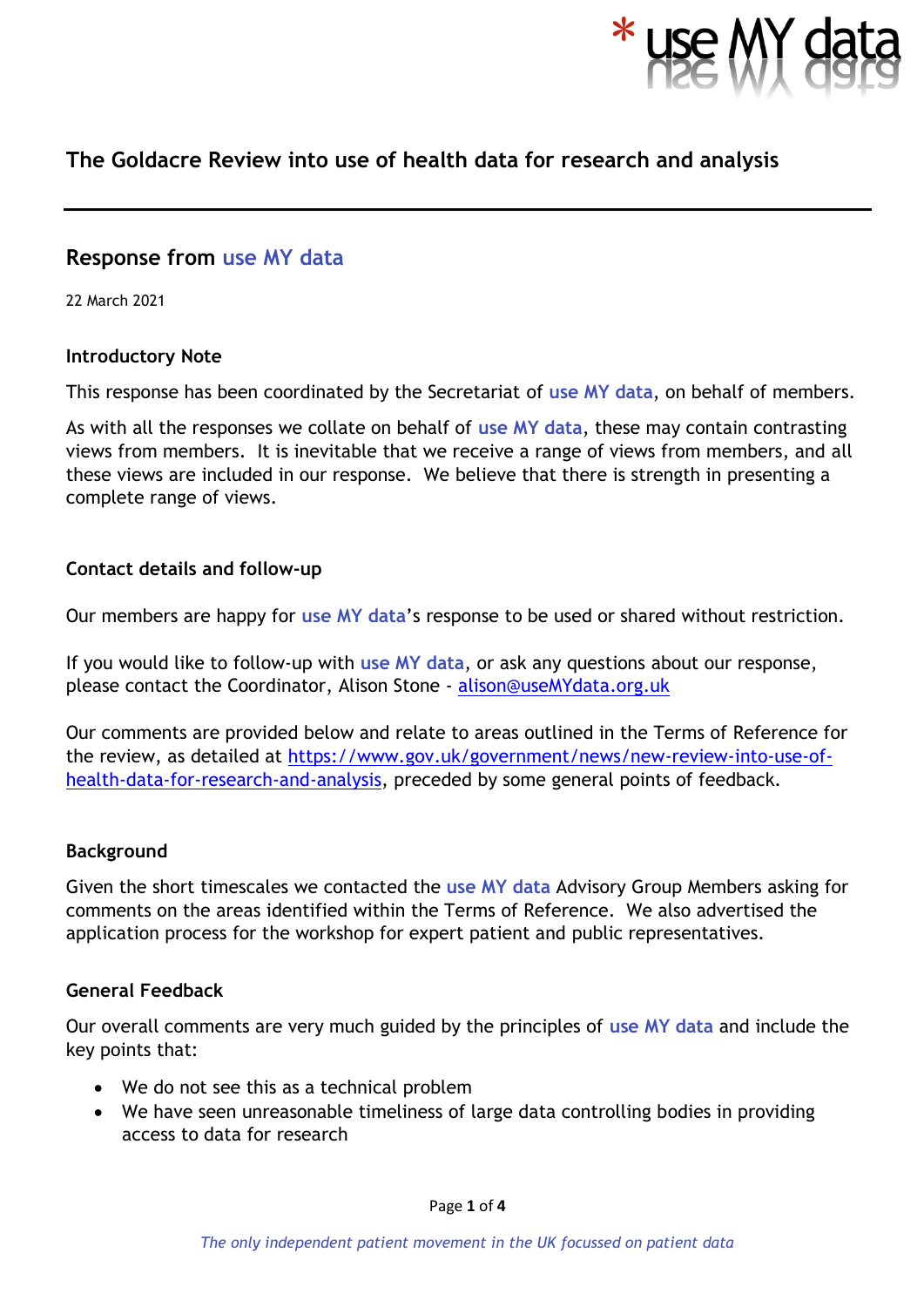

- The benefits of using the data must not be overshadowed by perceptions of risk, or behaviour which is disproportionately risk averse
- Trusted Research Environments<sup>1</sup> should provide a more robust mechanism to enable research
- Transparency must be an essential and integral part of any successful solution 'say what you do and do what you say'
- There must be inclusion of patients in all decision-making processes
- Clear communications are vital and needs careful design and funding
- We subscribe to the philosophy that data saves lives. We would therefore argue that not using data costs lives.
- Getting a patient's own data into one place for their own benefit, will in turn benefit research
- Allowing patients to add data or comments about their own conditions will aid research
- Engagement with the public and patients on the benefits of data sharing but also the privacy assurances will be vital – building on the successes of the pandemic
- All analytical and research outputs should adopt the Patient Data Citation<sup>2</sup>.

Some of the specific comments from our Members are summarised below.

- 1. "You ask for comments but it's hard to comment against a blank canvas." (This reflects that this consultation has felt somewhat different to previous consultations to which we have responded).
- 2. "I think it would be worthwhile to recommend to Ben Goldacre right away that patients should be part of the Steering Group or whatever the governance structure is."
- 3. "Could they start from the premise that they are seeking to use (general, deidentified etc. etc.) patient data for patient/public/system benefit, and that includes (suitably approved/regulated) research, as opposed to their traditional first step of 'We must never share anything ever'."
- 4. "One of the biggest problems we face is that people have different strategies and different interpretations and different processes, and all of that causes delays (at best) in sharing data."
- 5. "Data controllers need to publish their interpretation of the law when they share (or don't share) data."
- 6. "Health data research has historically been dominated by research cohorts and data distribution."
- 7. "Trust comes from improved transparency but also from improved patient comprehension and familiarity with their own data. This is not helped by lack of support to assist in understanding codified data. My experience of getting my data from

<sup>1</sup> Views on Trusted Research Environments, webinar;<http://www.usemydata.org/webinars.php?webinar=2020-11-25> <sup>2</sup> Patient Data Citation;<http://www.usemydata.org/citation.php>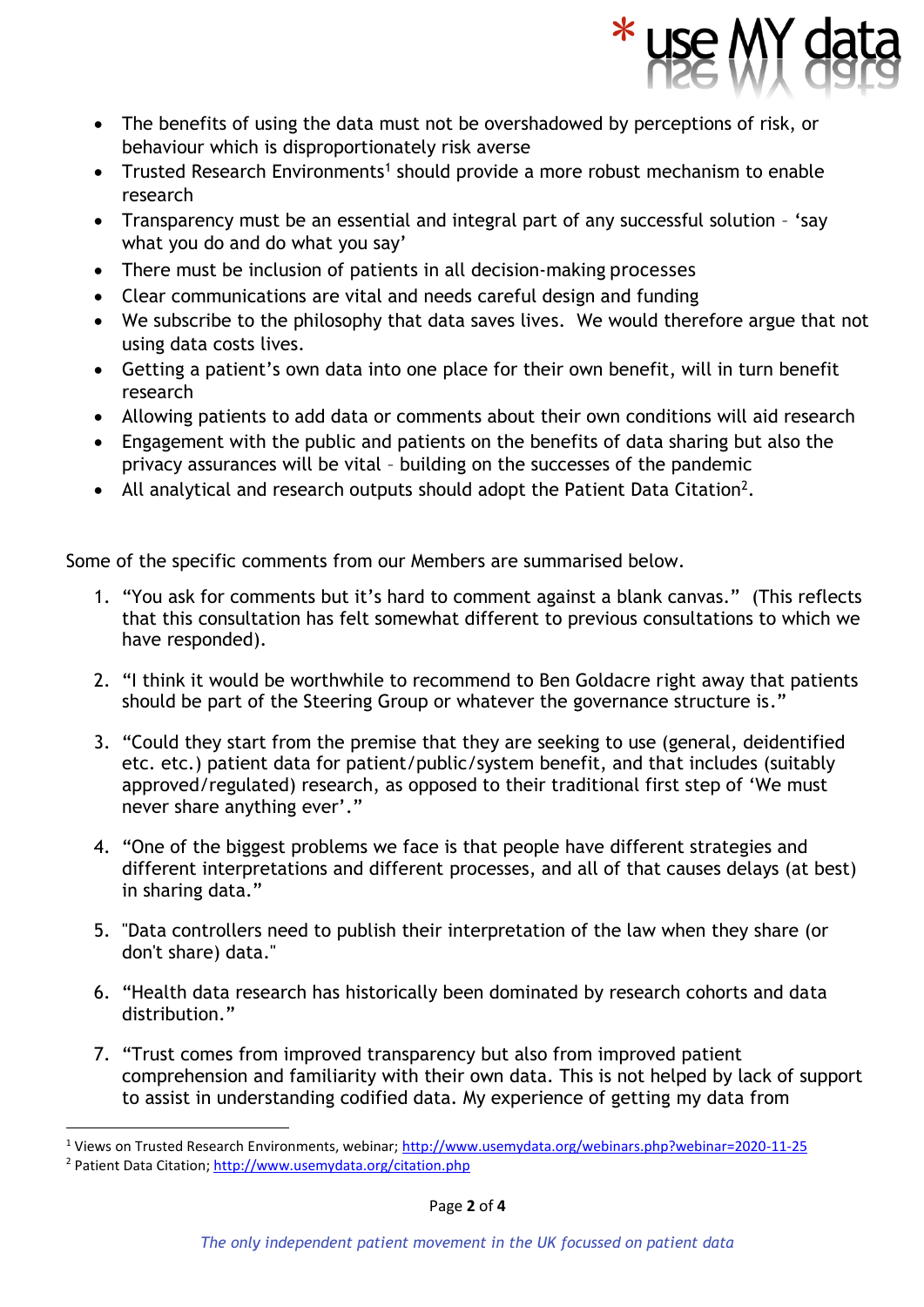

secondary care was effectively a 'data dump' with no explanation of the data variable or values. Lessons need to be learnt from the NCRAS (National Cancer Registration and Analysis Service) approach to data access requests."

- 8. "The principles of the Five Safes are key steps in ensuring data is protected, managed and used ethically."
- 9. "Trusted Research Environments need to be trusted by those that are effectively donating their data – patients."
- 10."I would like NHSX to fix the better joining up of hospital & GP data..."
- 11."There is a view that data-sharing within the UK is likely to prove more difficult than between the UK and Europe, especially if we assume that the UK and EU will reach a new data-sharing agreement later this year, as seems likely. We have heard a frustrated researcher argue that it already is more difficult here."
- 12."Obviously, it depends what data is wanted and for what purpose, but it is interesting to see the numbers of groups now springing up to promote data-sharing, especially in cancer research, where data that was shared easily a few years ago now takes months to be released, if it gets released at all."
- 13."Inclusion of patients in all decision-making processes not only because morally this is the right thing to do, in our role as taxpayers and as end-users of services (i.e. patients) but because being seen to include patients provides additional credibility in the eyes of fellow patients and the public."
- 14."Should Subject Access Requests really be the way that patients are forced to use, if they want to see their healthcare records? <sup>3</sup> No."
- 15."One specific way forward would be for improved communication of data case studies/patient stories which demonstrate that sharing and using data helps identify relevant questions and often the appropriate solution. This in turn can lead to improved, smarter, kinder treatments and better outcomes for patients. It is not always about 'saving lives' (other than in the widest meaning of that phrase)."

The overall feeling of our Members was articulated well in a particular quotation from one, which simply said:

"We have narrowed the doorway and then put bouncers on the door. We are now trying to negotiate with the bouncers, but what's really needed is to put the doorway back to how it was."

We hope these comments are useful and thank you for the opportunity to contribute. If any points need clarifying, please do get in touch.

<sup>3</sup> Show me my data! webinar; http://www.usemydata.org/webinars.php?webinar=2021-03-03